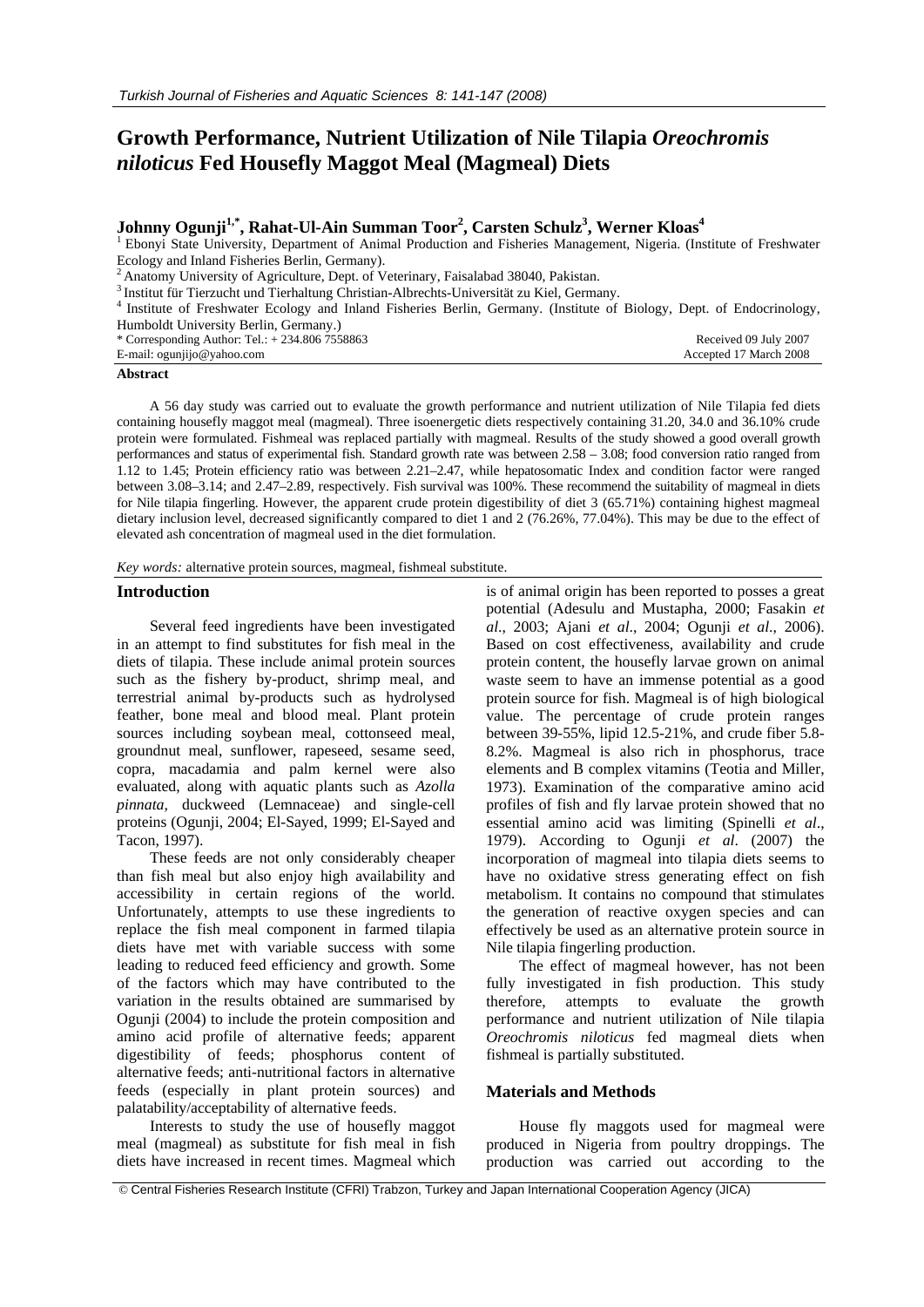description of Ajani *et al*. (2004) and Adesulu and Mustapha (2000). Three isoenergetic diets were formulated with fishmeal being replaced partially with magmeal. Fishmeal was included in Diet 1(control) at the level 52% without any magmeal. The ratio of fishmeal and magmeal inclusion level for diet 2 and diet 3 are 43:15% and 33:30% respectively. Proximate composition of fishmeal and magmeal used for diet formulation is presented in Table 1. One percent chromium oxide was included in all diets for assessment of digestibility (Table 2). All dry diet components, including chromic oxide, vitamin and mineral mixture, were thoroughly mixed with sunflower oil. Water was added and the feed was pressed into pellets of 1 mm diameter. The feeds were stored at 5°C until used. The proximate and amino acid composition of the experimental diets are presented in Table 3.

Tilapia fingerlings were obtained from the Institute of Freshwater Ecology and Inland Fisheries Berlin. They were transferred to the Institute of Animal Science, Humboldt University Berlin, Germany, where the experiments took place. Twenty fingerlings (initial weight  $2.85\pm0.03$  g) were stocked in each of the 18 experimental tanks containing 240 litre of water. The experimental tanks are organised in two recirculation systems. Each recirculation system comprised of 9 tanks and a filtration unit with a sedimentation chamber for settlement of particulate matter and a trickling filter filled with plastic tubes for biological purification. Water temperature, pH, and dissolved oxygen were similar in both recirculation systems. Experimental diets were assigned to triplicate tanks spread uniformly among the two recirculation systems. The fish were manually fed 5% of their body weight in two portions per day at 9:00 and 15:00 for 56 days. The ration was completely consumed and has been established in previous experiments, not to limit fish growth (Ogunji and Wirth, 2000; Ogunji *et al*., 2007). A week to the end of experimental feeding, faeces was collected by siphoning from the tanks three hours after feeding. Fish tanks were however cleaned before siphoning. Faeces samples collected each day per tank were pooled together in containers and stored at -20°C until freeze dried and consequently analysed.

Freeze-dried samples of fish at the beginning and end of the experiments as well as samples of the test diets and faeces were analyzed for proximate composition. Every analysis was carried out in duplicate. Protein (N x 6.25) was determined by the Kjeltec System (Tecator Sweden ) and crude fat by Soxtec System HT (Tecator, Sweden) using petroleum ether. Ash was determined by burning in a muffle furnace at 550°C for 10 hours. Gross energy was calculated using the following factors: crude protein = 23.9 kJ/g, crude lipids = 39.8 kJ/g and NFE = 17.6 kJ/g (Schulz *et al*., 2005).

To estimate the amino acid concentrations of the experimental diets, 5 mg of the freeze-dried samples

were hydrolyzed with 6N HCl at 110°C for 24 hours. No protecting reagents were added to avoid destruction of sulphur amino acids. Methione was therefore not measured. Other analytical procedures followed the description of Ogunji and Wirth (2001). Chromic oxide in diets and faeces were analysed using the method described by Petry and Rapp (1970). However, a correction was made when preparing the standard solution for photometric measurement using potassium chromate  $(K_2CrO_4)$  at concentrations of 10  $-100$  mg per litre Cr<sup>IV</sup>. Beckman Beckman Coulter DU 800 Spectrophotometer (Beckman Coulter Inc., Palo Alto, CA, USA) was used to measure the extinctions of standard and samples.

From the experimental data obtained in replicate tanks, weight gain, specific growth rate (SGR) and food conversion ratio (FCR), Protein efficiency ratio (PER), Survival percent, Condition factor (C*f*) and Hepatosomatic Index (HSI) were calculated as follows:

FCR = Food Fed/Live Weight Gain;

 $SGR = (\ln W_2 - \ln W_1/T_2 - T_1) \times 100.$ 

Where;  $W_2$  = final weight of fish,  $W_1$  = initial weight of fish,  $T_1$  = begin of experiment (day) and  $T_2$  $=$  end of experiment (day).

Protein efficiency ratio (PER) = live weight gain (g)/protein fed (g)

Protein to energy ratio (P/E ratio) was calculated as mg protein/kJ gross energy.

Survival (%) =  $F_2/F_1 \times 100$ 

Where:  $F_1$  = number of fish at the end of experiment,  $F_2$  = number of fish at the beginning of experiment. All calculations were based on each of the triplicate tank per treatment.

Hepatosomatic Index = liver weight  $[g]$  total fish weight  $(g)^{-1} \times 100$ .

Condition factor  $(Cf) = W_2 / L_2^3 \times 100$ .

Where  $W_2$  = final fish weight and  $L_2$  = standard length

The apparent digestibility coefficients (ADCs) of dry matter, crude protein, crude fat and energy were calculated as follows:

ADC (%)  $100 - 100 \times$  (% Cr<sub>2</sub>O<sub>3</sub> feed / % Cr<sub>2</sub>O<sub>3</sub> faeces)  $\times$  (% nutrient faeces / % nutrient feed)

All growth data were subjected to one-way analysis of variance (ANOVA). The significance of difference between means was determined by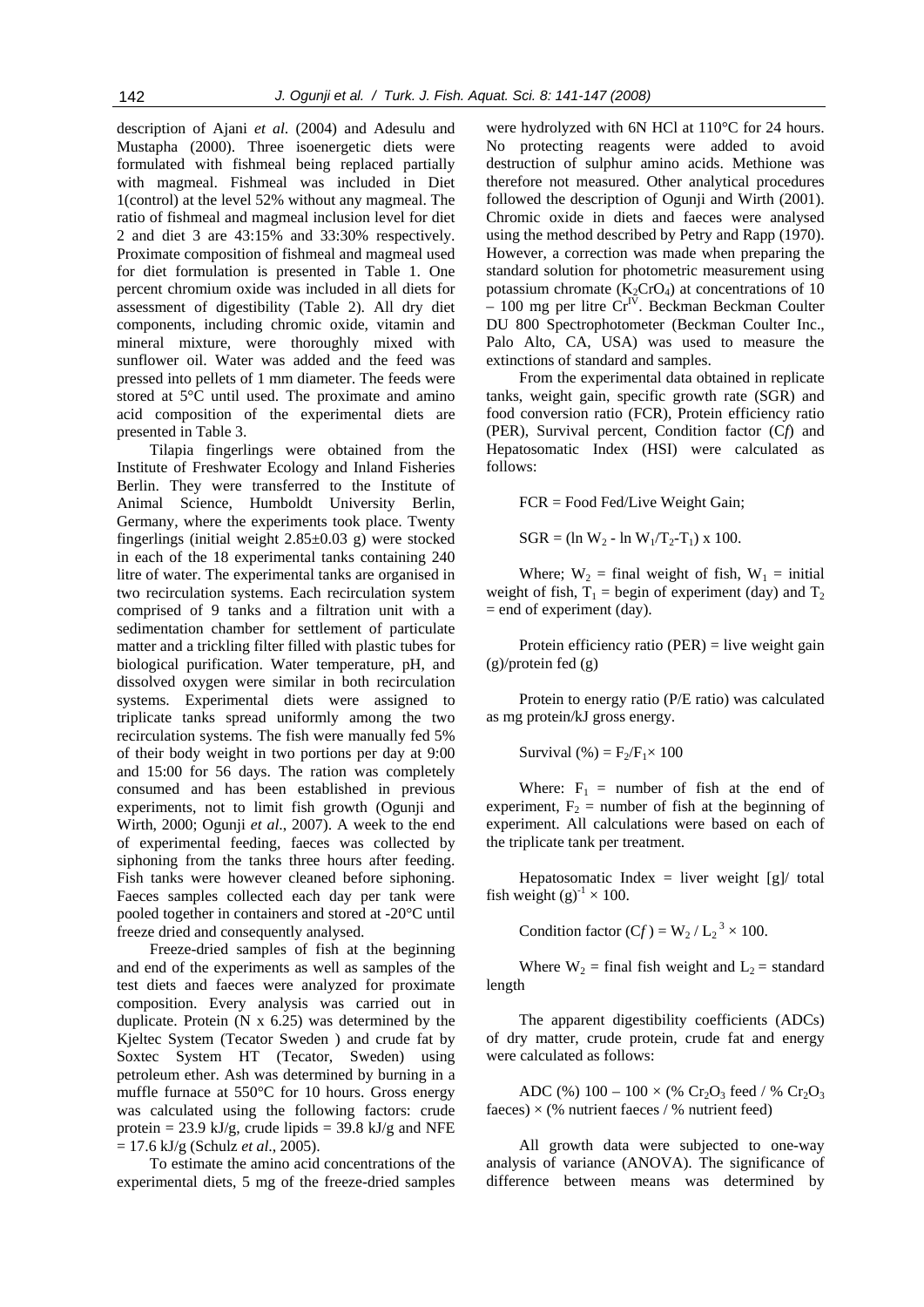Duncan's multiple range test (P<0.05) using SPSS for Windows (Version 12). Values are expressed as means  $\pm$  SE.

# **Results**

The proximate composition of magmeal used for diet formulation indicated a poorer quality than that reported in literature (Table 1). The effect of magmeal diets on growth performance and nutrient utilisation of Nile tilapia are shown in Table 4. During the experiment no mortality was recorded. Highest weight gain and SGR were observed in tilapia fed diet 1, followed by fish fed diet 2 and diet 3 which did not significantly differ. Feed conversation was the most efficient in fish fed diet 1 compared to diet 2 and diet 3. Although, fish fed diet 1 (containing 100 % fishmeal protein) showed the best growth performance, inclusion of maggot meal resulted in statistically comparable PER ranging between diet 1 and diet 3. The C*f* of fish fed diet 2 was higher in comparison to fish fed diet 1 and 3 while HSI was on a comparable level between the experimental groups.

In general body composition of tilapia fed varying experimental diets resulted in higher crude protein and lipid compared with the initial status. Although crude ash content in the final body composition of the experimental fish increased with the increase in dietary magmeal utilisation crude protein amount remained equal between the

experimental groups. The crude lipid and moisture content was significantly influenced by the diets. Fish fed diet 2 and 3 showed lower moisture and higher crude lipid content in comparison with those fed with diet 1. Gross energy content of experimental groups were not affected by varying diets and ranged between (Table 5).

Apparent digestibility coefficients for dietary dry matter and crude lipids did not differ among the feeding groups. Crude protein digestibility of diet 3 was significantly decreased in contrast to diet 1 and 2. Gross energy digestibility was the highest in diet 1 and diet 2 in comparison to diet 3 (Table 6).

#### **Discussion**

The crude protein content of magmeal used in this study (28.63% DM) is lower than the values reported previously. The crude fats and ash, on the other hand, were higher respectively (23.30 and 29.65%). It has been reported that magmeal crude protein content ranges from 40 to 61.4%, lipid 12.5–21%, crude fibre 5.8-8.2% and ash 0.93–11% (Teotia and Miller, 1973; Spinelli *et al*., 1979; Gado *et al*., 1982; Ajayi, 1998; Adesulu and Mustapha, 2000; Fasakin *et al*., 2003; Ajani *et al*., 2004). The differences may be due to processing, drying or storage methods used. The digestibility result suggests that the nutrient composition, especially ash and fibre content highly affected the utilisation of magmeal by fish. Therefore,

**Table 1.** Proximate composition of fish meal and magmeal used for diet formulation (% dry matter)

| Components                       | Fish Meal | <b>Maggot Meal</b> |
|----------------------------------|-----------|--------------------|
| Dry matter                       | 91.0      | 94.24              |
| Crude protein                    | 70.69     | 28.63              |
| Crude fat                        | 7.80      | 23.30              |
| Ash                              | 18.30     | 29.65              |
| NFE <sup>1</sup>                 | 3.21      | 18.42              |
| Gross energy <sup>2</sup> (kJ/g) | 20.6      | 19.36              |

<sup>1</sup> Nitrogen free extract + fibre, (NFE) = 100 - (% protein + % fat + % ash).

2 Calculated by: Crude protein = 23.9 kJ/g, Crude lipids = 39.8 kJ /g, NFE = 17.6 kJ/g (Schulz *et al*., 2005)

|                 | Diet 1 | Diet 2 | Diet 3 |
|-----------------|--------|--------|--------|
| Fish Meal (FM)  | 52     | 43     | 33     |
| Magmeal         |        | 15     | 30     |
| Sunflower Oil   |        |        |        |
| Vita/Min $Mix1$ |        |        |        |
| Potato Starch   | 35     | 30     | 27     |
| Chromium Oxide  |        |        |        |
| Total           | 100    | 100    | 100    |

**Table 2**. Ingredient composition of experimental diets fed to *Oreochromis niloticus* (%)

<sup>1</sup>Vitamin and Mineral mix (Spezialfutter Neuruppin - VM BM 55/13 Nr. 7318) supplied per 100 g of dry feed: Vitamin A 12000 I.E; Vitamin D3 1600 I.E; Vitamin E 160 mg; Vitamin K3 6.4mg; Vitamin B1 12 mg; Vitamin B2 16 mg; Vitamin B6 12 mg Vitamin B12 26.4 μg; Nicotinic acid 120 mg; Biotin 800 μg; Folic acid 4.8 mg; Pantothenic acid 40 mg, Inositol 240 mg; Vitamin C 160 mg; Antioxidants (BHT) 120 mg; Iron 100 mg; Zinc 24 mg; Manganese 16 mg; Cobalt 0.8 mg; Iodine 1.6 mg; Selenium 0.08 mg.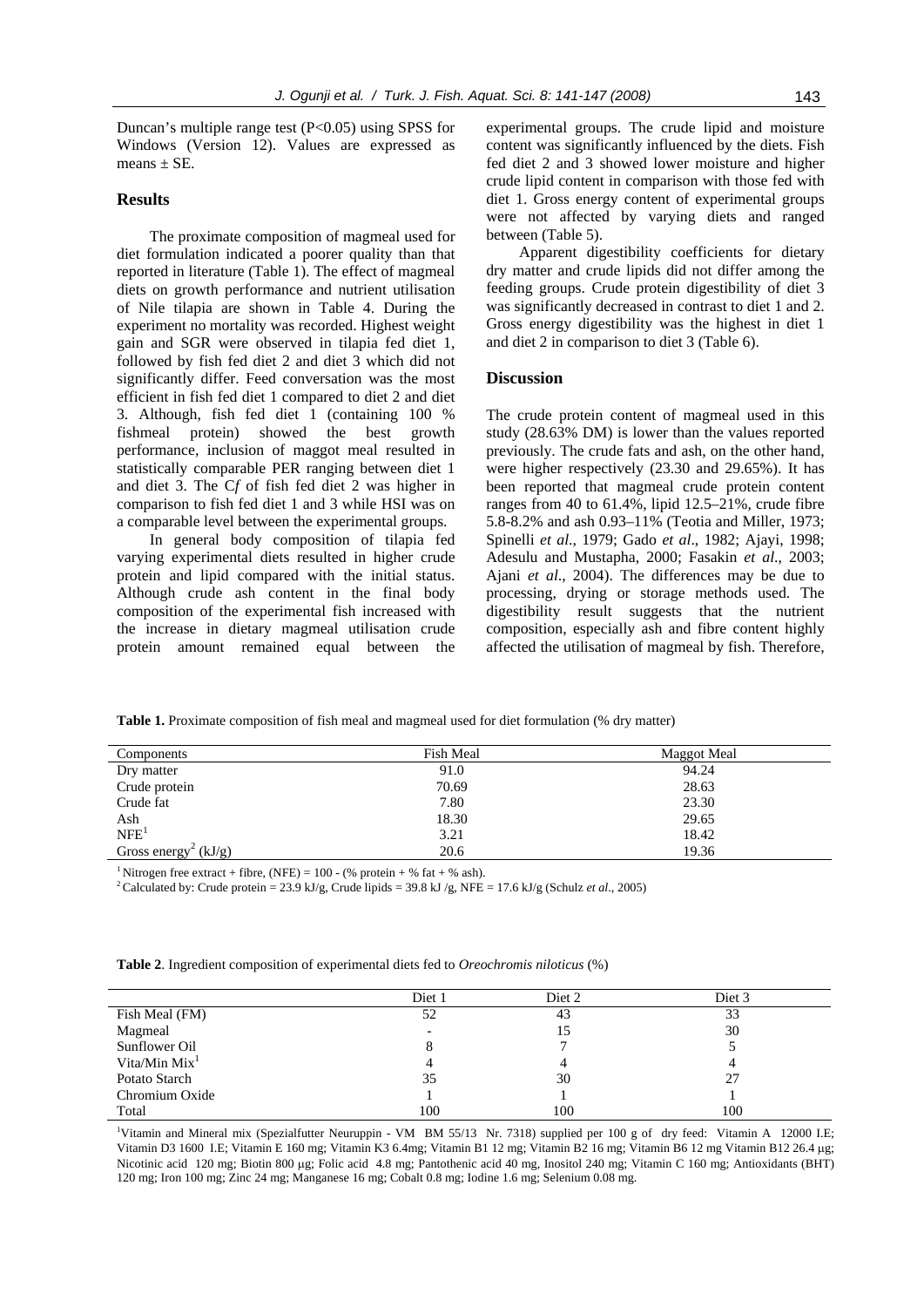|                         | Diet 1 | Diet 2 | Diet 3 |
|-------------------------|--------|--------|--------|
| Proximate composition   |        |        |        |
| Dry Matter              | 88.8   | 93.5   | 93.7   |
| Crude protein           | 36.1   | 34.0   | 31.2   |
| Crude lipid             | 13.3   | 15.1   | 16.3   |
| Crude ash               | 13.5   | 16.6   | 18.1   |
| $NFE$ <sup>1</sup>      | 37.1   | 34.3   | 34.4   |
| Gross Energy $(kJ/g)^2$ | 20.5   | 20.2   | 20.0   |
| $P/E \text{ ratio}^3$   | 17.6   | 16.8   | 15.6   |
| Amino Acids             |        |        |        |
| AspAcid                 | 5.48   | 5.45   | 4.99   |
| GlutAcid                | 9.19   | 9.00   | 7.93   |
| Serine                  | 2.08   | 2.09   | 1.91   |
| Histidin*               | 2.02   | 2.42   | 2.37   |
| Glycine                 | 2.40   | 2.36   | 1.98   |
| Threonine*              | 3.57   | 3.65   | 3.31   |
| Arginine*               | 2.99   | 2.88   | 2.42   |
| Taurine                 | 0.51   | 0.87   | 0.18   |
| Alanine                 | 3.75   | 3.82   | 3.37   |
| Tryptophan*             | 0.31   | 0.31   | 0.30   |
| Valine*                 | 4.43   | 4.76   | 4.34   |
| Phenylalanine*          | 1.59   | 1.69   | 1.51   |
| Isoleucine*             | 4.27   | 4.54   | 4.07   |
| Leucine*                | 2.97   | 3.05   | 2.72   |
| Lysine *                | 3.82   | 4.26   | 3.17   |

**Table 3.** Proximate nutritional (% dry matter) and amino acid composition  $(g/100 g$  dietary protein) of experimental diets\*\*

\* Essential Amino Acids; Values for methionine were insignificant due to oxidation during hydrolysis and were not included.

\*\* All values are means of duplicate determinations

<sup>1</sup> Nitrogen free extract + fibre, (NFE) = 100 - (% protein + % fat + % ash).

<sup>2</sup> Calculated by: Crude protein = 23.9 kJ/g, Crude lipids = 39.8 kJ/g, NFE = 17.6 kJ/g (Schulz *et al.*, 2005); <sup>3</sup> P/E = Protein to energy ratio in mg protein kJ<sup>-1</sup> gross energy.

**Table 4.** Growth performance of *O. niloticus* fingerlings fed experimental diets\*

|                   | Diet 1                      | Diet 2                       | Diet 3                  |
|-------------------|-----------------------------|------------------------------|-------------------------|
| Initial wt. $(g)$ | $2.89 \pm 0.03^{\circ}$     | $2.85 \pm 0.0$ <sup>ab</sup> | $2.82 \pm 0.01^b$       |
| Final wt. $(g)$   | $16.23 \pm 0.44^{\text{a}}$ | $13.51 \pm 0.57^{\text{b}}$  | $11.96 \pm 0.38^b$      |
| Weight gain (g)   | $13.34 \pm 0.45^{\circ}$    | $10.66 \pm 0.58^{\text{b}}$  | $9.14 \pm 0.38^b$       |
| SGR <sup>1</sup>  | $3.08 \pm 0.06^a$           | $2.78 \pm 0.08^b$            | $2.58 \pm 0.05^b$       |
| FCR <sup>2</sup>  | $1.12 + 0.05^{\text{a}}$    | $1.29 \pm 0.06^b$            | $1.45 \pm 0.04^c$       |
| PER <sup>3</sup>  | $2.47 \pm 0.07$             | $2.29 \pm 0.10$              | $2.21 \pm 0.07$         |
| HSI <sup>4</sup>  | $3.08 \pm 0.10$             | $3.14 \pm 0.09$              | $3.10 \pm 0.04$         |
| $C_f^5$           | $2.47 \pm 0.05^{\text{a}}$  | $2.89 \pm 0.08^b$            | $2.66 \pm 0.09^{\circ}$ |
| Survival (%)      | 100                         | 100                          | 100                     |

\* All values are mean of triplicate feeding groups and values in the same row with different superscripts are significantly different (p<0.05) 1 Specific growth rate  $(\frac{\%}{d}) = (\ln W_2 - \ln W_1/T_2 - T_1) \times 100$ 

Food conversion ratio = food fed (g)/live weight gain (g);<br>
<sup>3</sup>Protein efficiency ratio = live weight gain (g)/protein fed (g),<br>
<sup>4</sup> Hanatecometic Index = liver weight (o) \* total fish weight (o

Hepatosomatic Index = liver weight (g) \* total fish weight (g)<sup>-1</sup> × 100, based on a sub-sample of n=15 per experimental group

Condition factor =  $W_2/L_2^3 \times 100$ 

|                         | Initial Status  | Diet 1          | Diet 2                  | Diet 3             |
|-------------------------|-----------------|-----------------|-------------------------|--------------------|
| Moisture                | $72.93 + 3.0$   | $72.58 + 2.3^a$ | $70.69 \pm 6.0^b$       | $71.37+1.1b$       |
| Crude protein           | $13.96 \pm 2.6$ | $15.29 + 1.6$   | $15.58 \pm 3.3$         | $14.90 + 0.8$      |
| Crude lipid             | $6.02+1.1$      | $6.46 + 2.1^a$  | $7.57 + 3.0^b$          | $7.27 + 1.0^b$     |
| Crude ash               | $4.08 + 0.4$    | $4.50+0.4^a$    | $4.59 + 1.0^a$          | $5.03 + 2.0^{b}$   |
| $NFE$ <sup>1</sup>      | $3.01 + 1.0$    | $1.16 \pm 0.5$  | $1.58 \pm 2.8$          | $1.43 + 1.0$       |
| Gross Energy $(kJ/g)^2$ | $6.26 + 0.1$    | $6.43+0.08^a$   | $7.01 \pm 0.15^{\rm b}$ | $6.71 + 0.05^{ab}$ |

\* All values are mean of triplicate feeding groups and values in the same row with different superscripts are significantly different (p<0.05) <sup>1</sup>Nitrogen free extract + fibre, (NFE) = 100 - (% protein + % fat + % ash).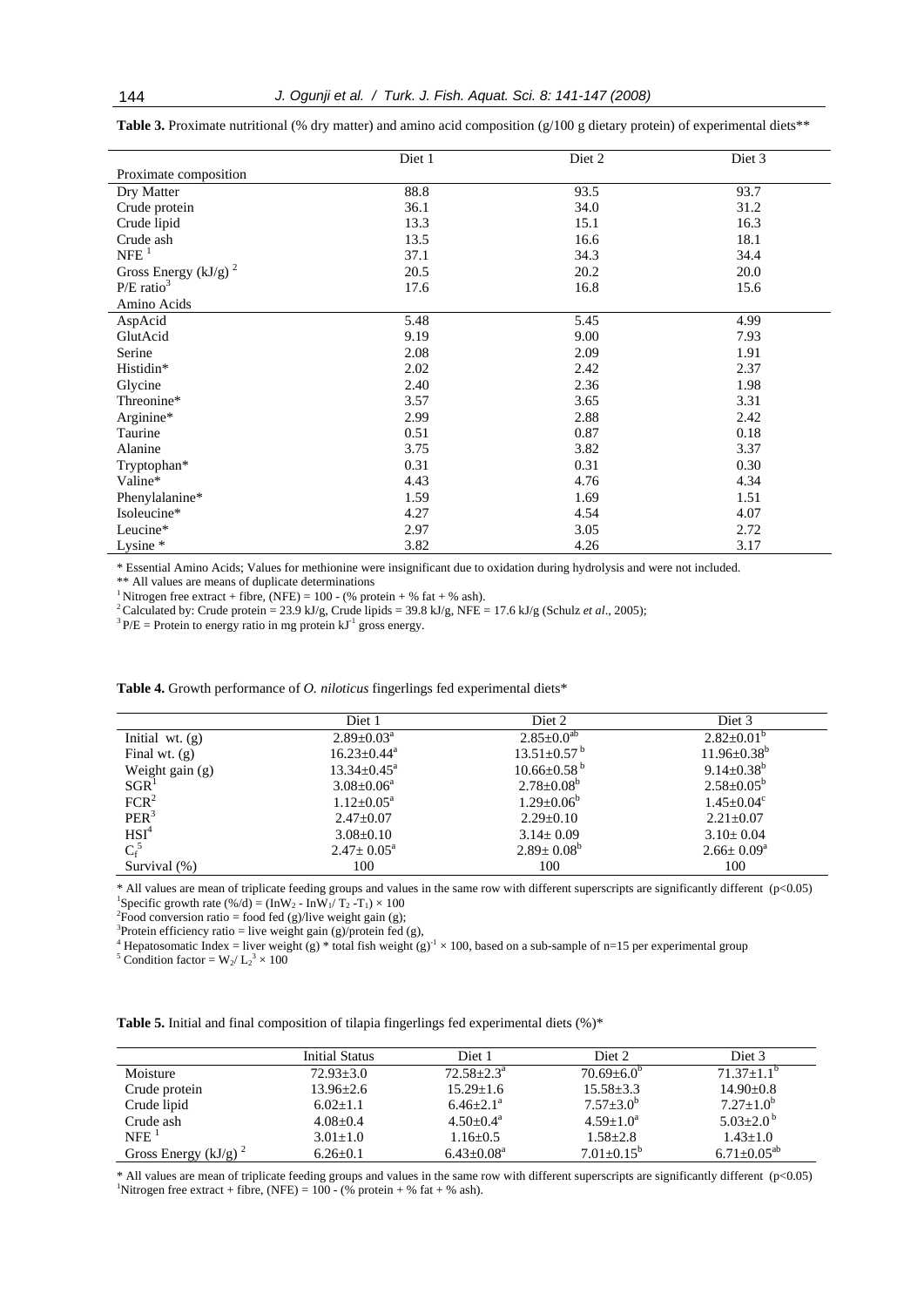|                            | Diet 1                        | Diet <sub>2</sub> | Diet 3           |
|----------------------------|-------------------------------|-------------------|------------------|
| Dry Matter $(\%)$          | $79.79 + 0.83$                | $82.33+1.00$      | $79.57 + 2.10$   |
| Crude Protein (%)          | $76.26 + 1.12^a$              | $77.04 + 1.12^a$  | $65.71 + 0.40^b$ |
| Crude lipid $(\%)$         | $95.07+0.80$                  | $94.85 + 0.19$    | $94.96 \pm 1.24$ |
| Gross Energy $(kJ/g)^{-1}$ | $56.13 \pm 0.81$ <sup>a</sup> | $54.79 + 0.13^a$  | $51.10 + 1.80^b$ |

**Table 6.** Apparent digestibility coefficients (ADCs, %) of dry matter, crude protein, crude lipid and gross energy of Tilapia *O. niloticus* fingerlings fed varying test diets\*

\* All values are mean and standard deviation of triplicate feeding groups (n=3), groups and values in the same row with different superscripts are significantly different (p<0.05); ADC (%)  $100 - 100 \times$  (% Cr<sub>2</sub>O<sub>3</sub> feed / % Cr<sub>2</sub>O<sub>3</sub> faeces)  $\times$  (% nutrient faeces / % nutrient feed); <sup>1</sup>Calculated by: Crude protein = 23.9 kJ /g, Crude lipids = 39.8 kJ /g, NFE = 17.6 kJ /g (Schulz *et al.*, 2005).

there is a need to standardize the production of magmeal so as to realize comparable nutrient compositions of the feed stuff.

The good overall growth performances and no mortality obtained in each experimental group of this study confirm the suitability of chosen nutritional composition for tilapia juvenile. FCR values below 1 have been reported, although generally it ranges between 1.2 and 1.5 for fish fed well prepared diets (De Silva and Anderson, 1995). Ogunji and Wirth (2000) used fish meal diets and reported that FCR 1.19; SGR 3.39 at the dietary protein content of 33.32% DM, indicated the most efficient utilisation of feed by *Oreochromis niloticus* fingerlings (average initial weight  $4 - 5$  g).

Nevertheless, weight gain, FCR and SGR decreased with higher dietary inclusion of in this study. This may be related to the dietary protein to energy ratio (P/E ratio) which decreased from 17.6 in diet 1 to 15.6 in diet 3. Protein is an essential nutrient that must be included in the diet at appropriate levels to ensure adequate growth and health of fish. Adequate energy must be supplied so that dietary protein is used for growth (protein synthesis) rather than metabolized for energy. It is therefore important to maintain a proper ratio of protein to energy in the diet. Excessive energy can cause reduced feed intake and will result in decreased growth rates. Significantly higher body lipid in fish fed diet 2 and 3 (Table 5) may support this speculation. Inadequate protein, as well results in decreased growth (SRAC, 1998). Ogunji and Wirth (2002) reported that decreased growth and body protein retention were observed in *O. niloticus* fingerlings fed diets containing extremely low crude protein content of 0.81% DM and P/E ratios of 0.42. The dietary P/E ratio recommended as optimal for growth of tilapia has been established between 16.26 mg  $kJ^{-1}$  and 19.43 mg kJ-1 (Mazid *et al*., 1979; De Silva *et al*., 1989; Ogunji and Wirth, 2000). The PE ratio for diet 3 in this study therefore seems suboptimal.

C*f* and HSI in all the three feeding groups showed no significant difference with the exception of higher C*f* calculated for fish fed diet 2. The condition factor is an index reflecting interactions between biotic and abiotic factors in the physiological condition of fish. It shows the fish welfare during the various stages of life cycle (Angelescu *et al*., 1956). As such, the condition of the experimental fish in this

study seemed comparable and adequate. The HSI of 3.08–3.14 found in this study did not differ between the dietary groups. In contrast, when Afuang *et al*. (2003) fed *O. niloticus* (initial weights of 15.5–17.0 g) on varying amounts and extracts of Moringa (*Moringa oleifera*) leaf meals to replace fish meal the relative liver weight was significantly influenced. They reported that the HSI ranging from 1.5 to 2.7 correlated with body lipid incorporation and was obviously influenced by dietary nutrient intake and availability. Similarly, the higher HSI values observed in the present study also seem to be a result of high body lipid and obviously liver lipid deposition. Significant highest body lipid and energy contents accompanied with higher HSI were found in fish fed diet 2 and 3 containing higher dietary lipid levels. Hence body composition is mainly influenced by the dietary lipid supply and availability as it has been demonstrated in other fish species such as sunshine bass (Nematipour, 1992), bagrid catfish (NG *et al*., 2001) or Eurasian perch (Xu *et al*., 2001; Mathis *et al*., 2003). Increasing dietary crude ash contents at higher maggot meal inclusion rates enhanced body ash incorporation in fish fed diet 2 and 3. It has been reported that dietary mineral composition influenced crude ash incorporation in body tissues of salmonids (Skonberg *et al*., 1997) and tilapia (Pouomogne *et al*., 1997).

The dietary apparent digestibility coefficients for dry matter, crude protein and gross energy did not significantly differ between fish groups fed diet 1 and 2. However, fish fed diet 3 showed a significant difference in crude protein, crude and gross energy. This may be due to the effect of elevated ash concentration of magmeal used in the diet formulation. An inverse relationship has been established between ash content and digestibility of dietary components (Gully, 1980; Hajen *et al*., 1993). A greater influence of this factor was evident among the fish group fed diet 3 formulated with the highest magmeal inclusion level. It has been reported that dietary ash content has a negative correlation with protein digestibility (Robiana *et al*., 1997). Köprücü and Özdemir (2005) reported lower ADCs of dry matter, protein, average amino acid, lipid and energy were observed in tilapia fed crayfish exoskeleton meal and gammarid meal than other test ingredients due to high content of ash and Chitin in the ingredients.

It has been suggested that maggot meal as a feed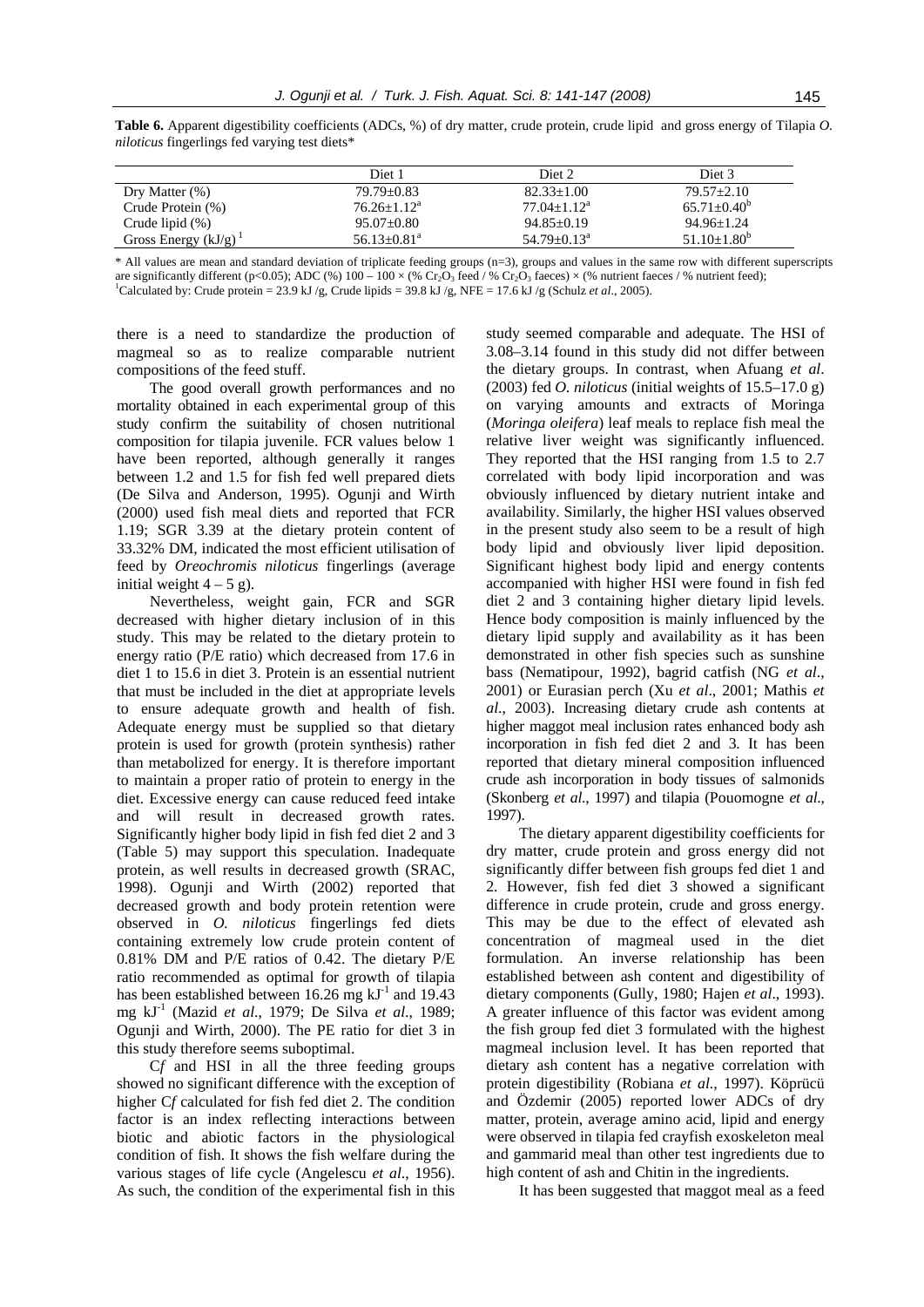ingredient may have low digestibility. Fasakin *et al*. (2003) attributed the reduction in growth performance of experimental fish fed full–fat maggot meal to low protein digestibility of the feed stuff among other reasons. On the contrary Adesulu and Mustapha (2000) claimed that the superiority of maggots over other protein sources in fish diet must be due to the tender, easily digested nature of maggots. Fish bones and their hard parts are milled together which decreases their availability. These assumptions however have not been verified.

Crude lipid digestibility did not differ in all feeding groups. This indicates that *O. niloticus* fingerlings effectively utilise the crude lipid supplied by magmeal and fishmeal in the diets. Hanley (1987) studied the co-efficient of digestibility for gross energy of several feed-stuffs used in Nile tilapia (*Oreochromis niloticus*). From his results it was apparent that the energy of the animal based feedstuffs was more available to Nile tilapia than that in plant based feedstuffs.

# **Conclusion**

Results of this study show an excellent overall growth performances and status of tilapia.. These recommend the suitability of magmeal in diets of tilapia *O. niloticus* fingerlings. However, the significantly decreased crude protein digestibility of diet 3 containing magmeal at 30% dietary inclusion rate in contrast to diet 1 and 2 raises a question that calls for more research.

It is important to determine the apparent digestibility coefficient of magmeal as an alternative fish feed ingredient. The effect of magmeal crude protein content on the digestibility of formulated diets ought to be verified. There is also a need to determine the best production and processing method of magmeal to ensure the availability of consistent quality of the product.

#### **Acknowledgements**

Dr Johnny O. Ogunji is grateful to the Alexander von Humboldt Foundation (AvH) Germany, for the award of a Post Doctoral Research Fellowship under which this work was performed. He thanks Mrs Victoria Ogunji for her support in the course of this study. The authors are grateful to Hanno Slawski for his invaluable assistance during the sample collection and analyses.

## **References**

- Adesulu, E.A. and Mustapha, A.K. 2000. Use of housefly maggots as a fishmeal replaces in tilapia culture: A recent vogue in Nigeria. In: K. Ftzimmons and J.C. Filho (Ed.). Proceedings of the Fifth International Symposium on Tilapia Aquaculture. 3–7 September, Rio de Janeiro: 138–143.
- Ajayi, O.O. 1998. Evaluation of full fat/ defatted maggot meal in the nutrition of African catfish, *Clarias*

*gariepinus*. MSc. thesis. Akure Nigeria: Federal University of Technology.

- Afuang, W., Siddhuraju, P. and Becker, K. 2003. Comparative nutritional evaluation of raw, methanol extracted residues and methanol extracts of moringa (*Moringa oleifera* Lam.) leaves on growth performance and feed utilization in Nile tilapia (*Oreochromis niloticus* L.). Aquaculture Research, 34(13): 1147-1159.
- Ajani, E.K., Nwanna, L.C. and Musa, B.O. 2004. Replacement of fishmeal with maggot meal in the diets of Nile tilapia, *Oreochromis niloticus*. World Aquaculture, 35: 52–54.
- Angelescu, V., Gneri, F.S. and Nani, A. 1958. La merluza del mar argentino (biologia e taxonomia). Secr. Mar. Serv. Hidrog. Nav. Publico, H1004: 1-224.
- De Silva, S.S. and Anderson, T.A. 1995. Fish nutrition in aquaculture. Chapman and Hall, London, 31 pp.
- De Silva, S.S., Gunasekera, R.M. and Atapattu, D. 1989. The dietary protein requirements of young tilapia and an evaluation of the least cost dietary protein levels. Aquaculture, 80: 271–284.
- El-Sayed, A.F.M. 1999. Alternative dietary protein for farmed tilapia *Oreochromis* spp. Aquaculture, 179: 149–168.
- El-Sayed, A.F.M. and Tacon, A.G.J. 1997. Fish meal replacers for tilapia: a review. Cahiers Options Mediterraneennes, 22: 205–224.
- Fasakin, E.A., Balogun, A.M. and Ajayi, O.O. 2003. Evaluation of full-fat and defatted maggot meals in the feeding of Clariid catfish *Clarias gariepinus* fingerlings. Aquaculture Research, 34: 733–738.
- Gado, M.S., El-Aggory, S.M., Elgawaad, A.A. and Mahmoud, A.K. 1982. The possibility of applying insect protein in broiler rations. Natr. Abst, Rev., 53: Abst. 76.
- Gully, D.D. 1980. Effect of mineral ash content on Atlantic menhaden meal (*Brevoortia tyrannus*) digestibility by rainbow trout (*Salmo gairdneri*). J. Colorado-Wyoming Acad. Sci., 12-17
- Hajen, W.E., Higgs, D.A., Beames, R.M. and Dosanjh, B.S. 1993. Digestibility of various feed stuffs by post juvenile Chinook salmon (*Oncorhnchus tshawytscha*) in sea water. 1. Validation of technique. Aquaculture, 167: 259-272.
- Köprücü, K. and Özdemir, Y. 2005. Apparent digestibility of selected feed ingredients for Nile tilapia (*Oreochromis niloticus*). Aquaculture, 250: 308–316.
- Lee, S.M. 2002. Apparent digestibility coefficients of various feed ingredients for juvenile and grower rockfish (*Sebastes schlegeli*). Aquaculture, 207: 79– 95
- Mathis N., Feidt, C. and Brun-Bellut, J. 2003. Influence of protein/energy ratio on carcass quality during the growing period of Eurasian perch (*Perca fluviatilis*). Aquaculture 214: 453-464.
- Mazid, M.A., Tanaka, Y., Katayama, T., Rahman, M.A., Simpson, K.L. and Chichester, C.O. 1979. Growth response of *Tilapia zilli* fingerlings fed isocaloric diets with variable protein levels. Aquaculture, 18: 115- 122.
- Nematipour G.R., Brown M.L. and Gatlin, D..M. 1992. Effects of dietary carbohydrate: lipid ratio on growth and body composition of hybrid striped bass. J. World Aquacult. Soc., 3: 128–132.
- Ng, W.K., Soon, S.C. and Hashim, R. 2001. The dietary protein requirement of a bagrid catfish, *Mystus*